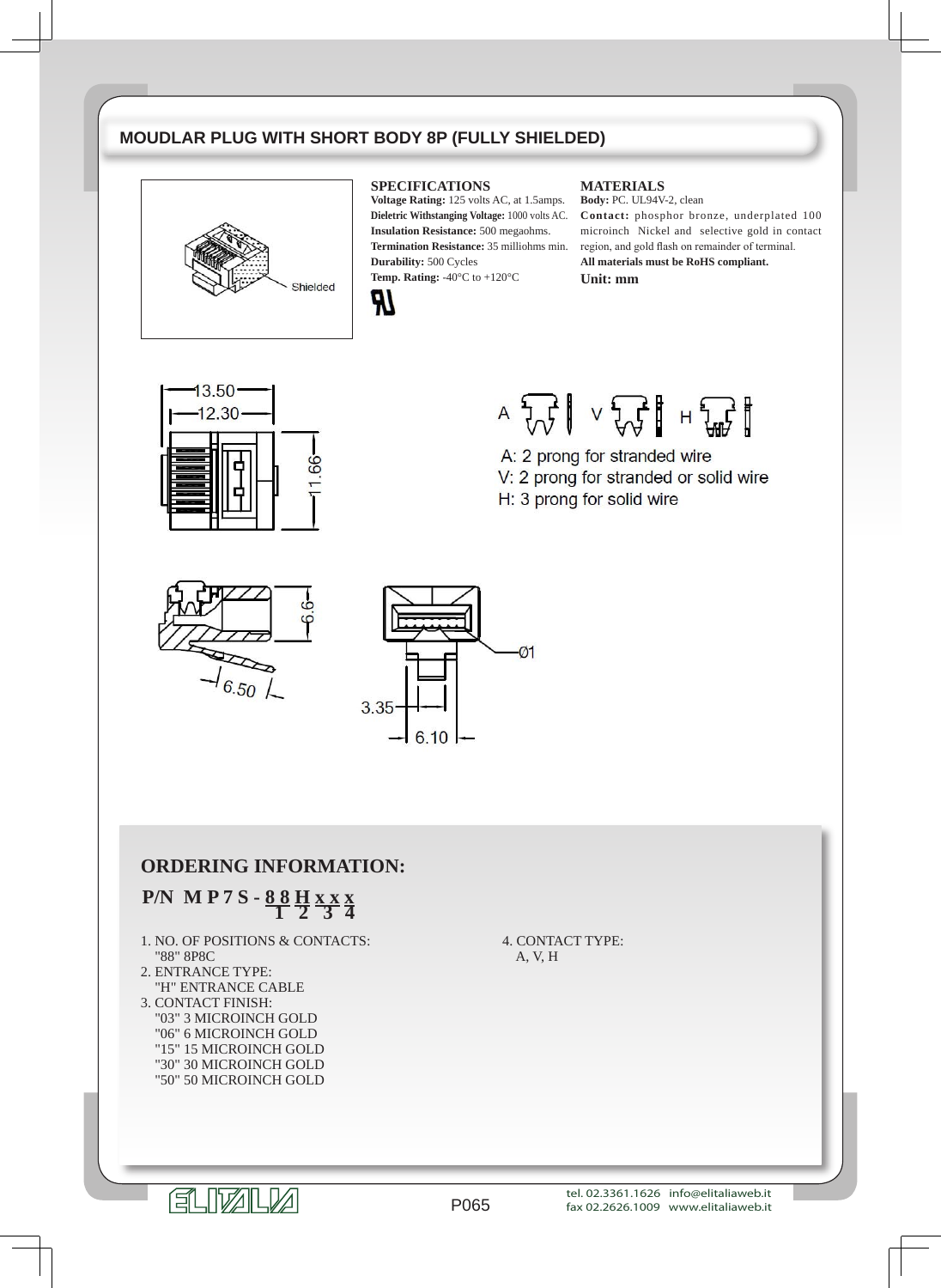## **MODULAR PLUGS WITH SHORT BODY FOR ROUND CABLE 8P (FULLY SHIELDED)**



#### **SPECIFICATIONS**

**Voltage Rating:** 250 volts AC, at 2 amps. **Dieletric Withstanging Voltage:** 1000 volts AC. **Insulation Resistance:** 500 megaohms. **Termination Resistance:** 20 milliohms min. **Durability:** 2000 Cycles **Temp. Rating:** -40°C to +120°C **Available for 24 or 26 AWG wire.**



#### **MATERIALS**

**Body:** PC. UL94V-2, clean **Contact:** phosphor bronze, underplated 100 microinch Nickel and selective gold in contact region, and gold flash on remainder of terminal. **All materials must be RoHS compliant. Unit: mm**











"A": 2 RONGS FOR STRANDED WIRE



"V": 2 PRONGS FOR SOLID WIRE(SS)



"H": 3 PRONGS FOR SOLID WIRE(S)

### **ORDERING INFORMATION:**

## **P/N M P 7 T - 8 8 <sup>R</sup> x x x 1 2 3 4**

- 1. NO. OF POSITIONS & CONTACTS: "88" 8P8C
- 2. ENTRANCE TYPE: "R" ROUND CABLE
- 3. CONTACT FINISH: "01" FLASH GOLD PLATED "03" 3 MICROINCH GOLD "06" 6 MICROINCH GOLD "15" 15 MICROINCH GOLD "30" 30 MICROINCH GOLD "50" 50 MICROINCH GOLD

4. CONTACT TYPE: "A" 2 PRONGS FOR STRANDED WIRE "V" 2 PRONGS FOR SOLID WIRES "H" 3 PRONGS FOR SOLID WIRES

NOTE: PROTECTIVE COVER IS P/N SR0814

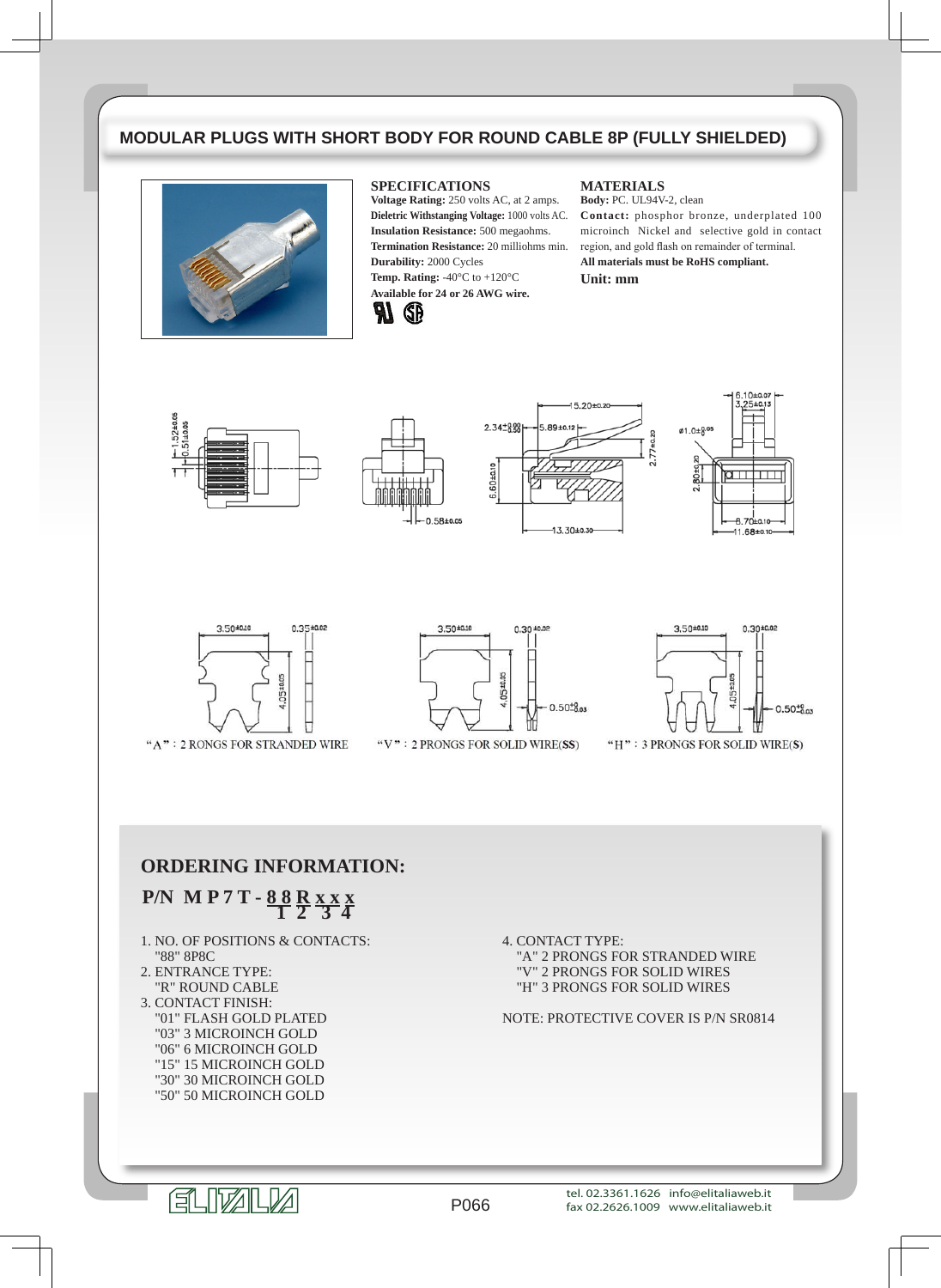## **MOUDLAR PLUG WITH SHORT BODY 8P (UNSHIELDED)**



#### **SPECIFICATIONS**

**Voltage Rating:** 125 volts AC, at 1.5amps. **Dieletric Withstanging Voltage:** 1000 volts AC. **Insulation Resistance:** 500 megaohms. **Termination Resistance:** 35 milliohms min. **Durability:** 500 Cycles **Temp. Rating:** -40°C to +120°C



#### **MATERIALS**

**Body:** PC. UL94V-2, clean **Contact:** phosphor bronze, underplated 100 microinch Nickel and selective gold in contact region, and gold flash on remainder of terminal. **All materials must be RoHS compliant. Unit: mm**





A: 2 prong for stranded wire V: 2 prong for solid wire H: 3 prong for solid wire



60  $\ddot{\circ}$ 6.45



### **ORDERING INFORMATION:**

## **P/N M P 7 F - 8 8 <sup>F</sup> x x <sup>x</sup> x 1 2 3 4 5**

- 1. NO. OF POSITIONS & CONTACTS: "88" 8P8C
- 2. ENTRANCE TYPE: "F" FLAT OVAL CABLE
- 3. CONTACT FINISH: "03" 3 MICROINCH GOLD "06" 6 MICROINCH GOLD "15" 15 MICROINCH GOLD "30" 30 MICROINCH GOLD "50" 50 MICROINCH GOLD

- A, V, H
- 5. LATCH LENGTH: " " STANDARD (6.45MM) "9.05" LONG LATCH 9.05MM



P067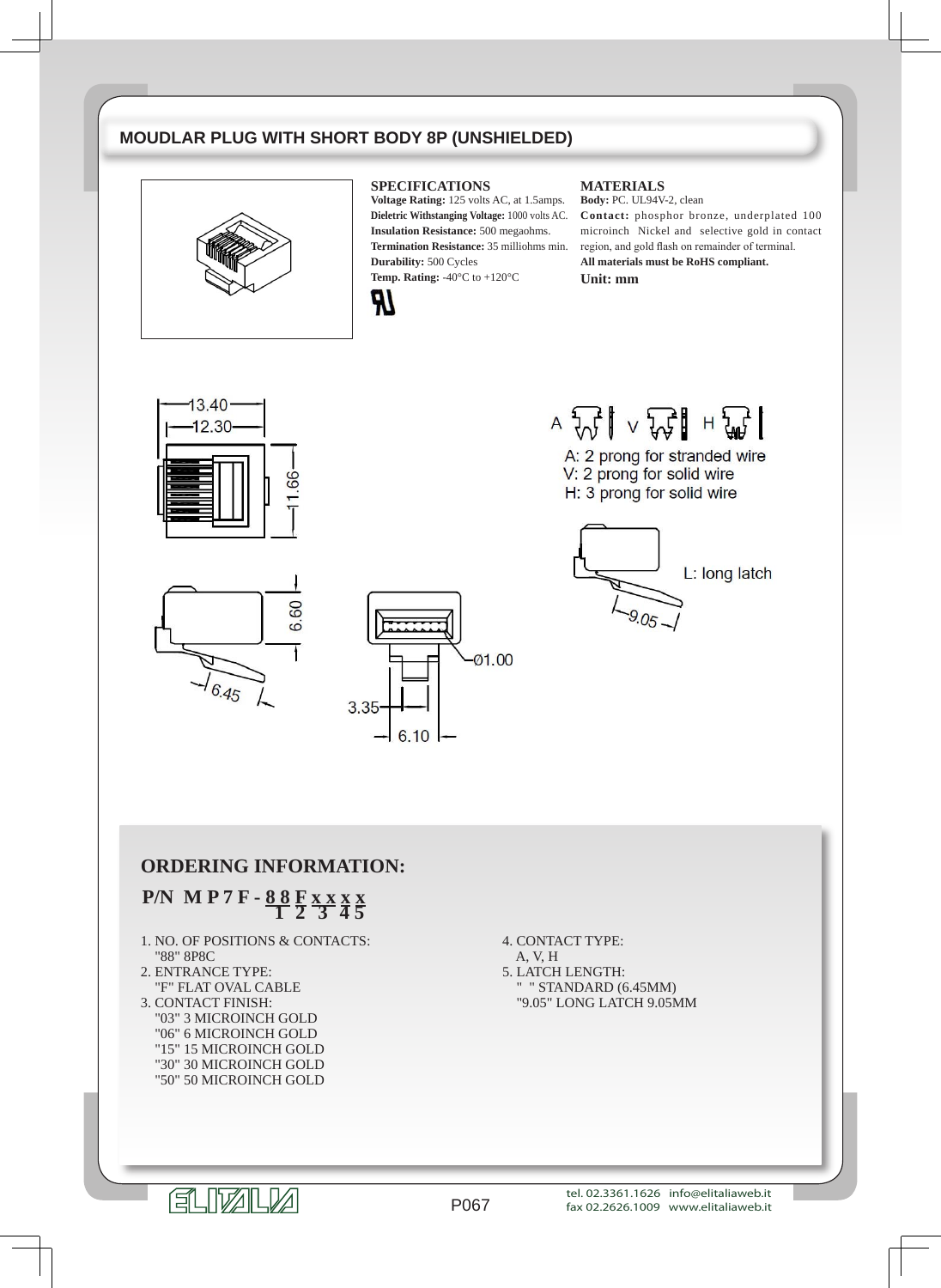## **MOUDLAR PLUG WITH SHORT BODY 8P (UNSHIELDED)**



#### **SPECIFICATIONS**

**Voltage Rating:** 125 volts AC, at 1.5amps. **Dieletric Withstanging Voltage:** 1000 volts AC. **Insulation Resistance:** 500 megaohms. **Termination Resistance:** 35 milliohms min. **Durability:** 500 Cycles **Temp. Rating:** -40°C to +120°C



#### **MATERIALS**

**Body:** PC. UL94V-2, clean **Contact:** phosphor bronze, underplated 100 microinch Nickel and selective gold in contact region, and gold flash on remainder of terminal. **All materials must be RoHS compliant. Unit: mm**





A: 2 prong for stranded wire V: 2 prong for stranded or solid wire H: 3 prong for solid wire









7.35 : latch 7.35

7.70 : latch 7.70

**ORDERING INFORMATION:**

## **P/N M P 7 H - 8 8 <sup>H</sup> x x <sup>x</sup> x x 1 2 3 4 5**

- 1. NO. OF POSITIONS & CONTACTS: "88" 8P8C
- 2. ENTRANCE TYPE: "H" ENTRANCE CABLE
- 3. CONTACT FINISH: "03" 3 MICROINCH GOLD "06" 6 MICROINCH GOLD "15" 15 MICROINCH GOLD "30" 30 MICROINCH GOLD "50" 50 MICROINCH GOLD

4. CONTACT TYPE: A, V, H 5. LATCH LENGTH: " " STANDARD (6.50MM) "7.35" 7.35MM "7.70" 7.70MM

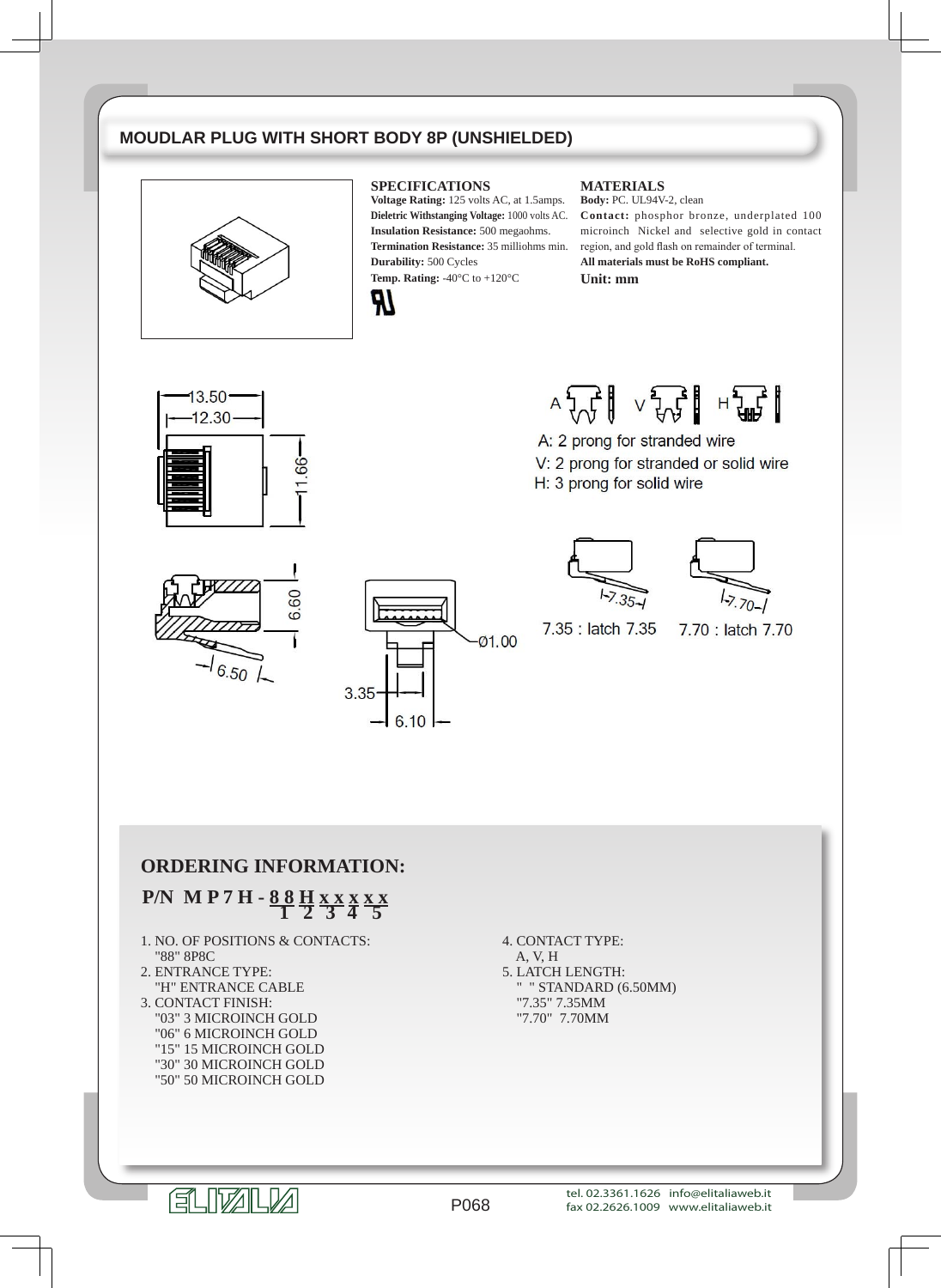## **MODULAR PLUGS WITH SHORT BODY FOR FLAT OVAL CABLE 8P (UNSHIELDED)**



#### **SPECIFICATIONS**

Я

GĐ

**Voltage Rating:** 250 volts AC, at 2 amps. **Dieletric Withstanging Voltage:** 1000 volts AC. **Insulation Resistance:** 500 megaohms. **Termination Resistance:** 20 milliohms min. **Durability:** 2000 Cycles **Temp. Rating:** -40°C to +120°C **Available for 24 or 26 AWG wire.**

#### **MATERIALS**

**Body:** PC. UL94V-2, clean **Contact:** phosphor bronze, underplated 100 microinch Nickel and selective gold in contact region, and gold flash on remainder of terminal. **All materials must be RoHS compliant.**

**Unit: mm**



P069

- "15" 15 MICROINCH GOLD "30" 30 MICROINCH GOLD
- "50" 50 MICROINCH GOLD

ELIZELLA

tel. 02.3361.1626 info@elitaliaweb.it fax 02.2626.1009 www.elitaliaweb.it

"K" WITH KEYWAY (KEYED)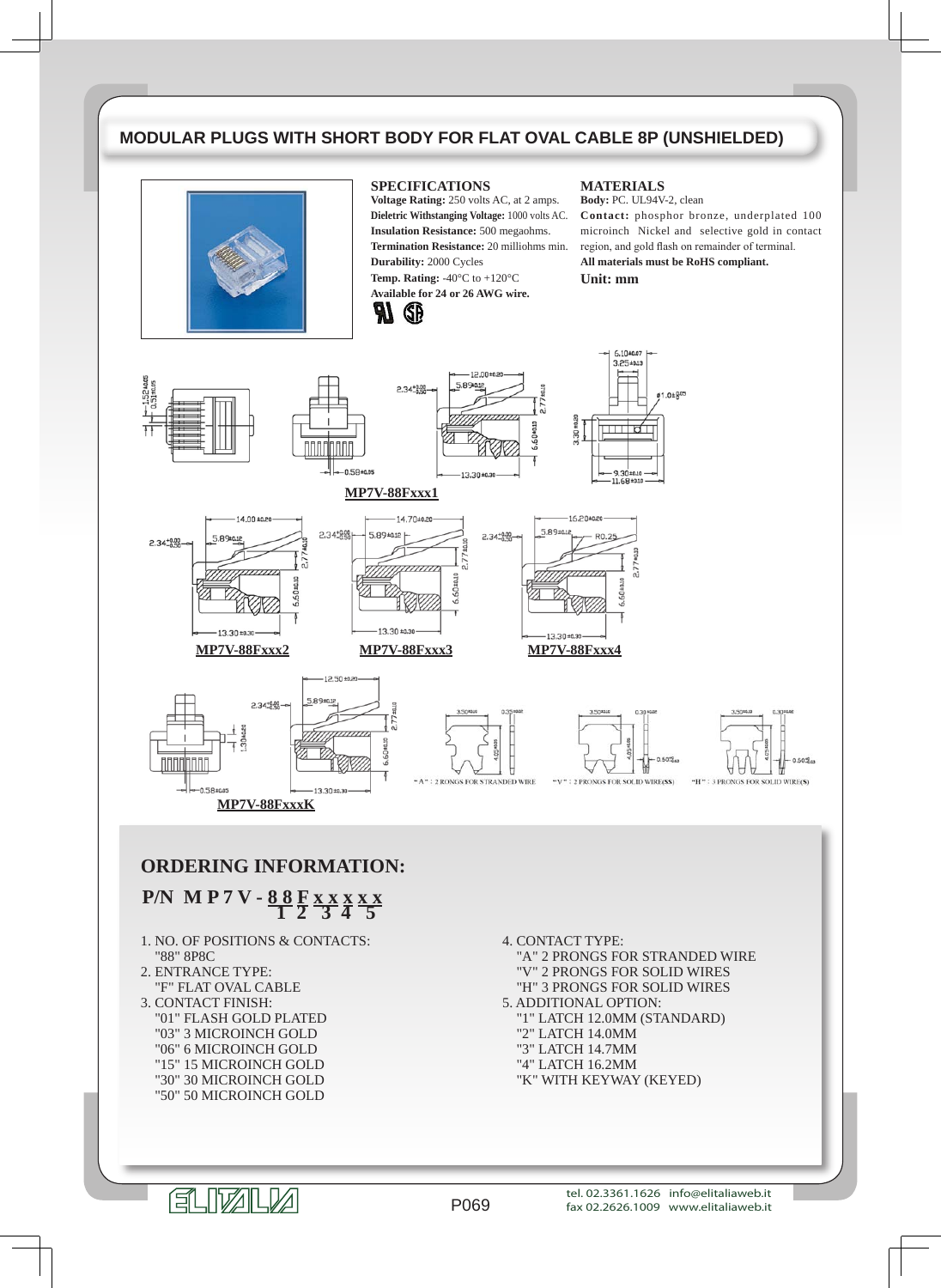### **MODULAR PLUGS FOR FLAT OVAL CABLE 8P6C (UNSHIELDED)**



#### **SPECIFICATIONS**

**Voltage Rating:** 250 volts AC, at 2 amps. **Dieletric Withstanging Voltage:** 1000 volts AC. **Insulation Resistance:** 500 megaohms. **Termination Resistance:** 20 milliohms min. **Durability:** 2000 Cycles **Temp. Rating:** -40°C to +120°C **Available for 24 or 26 AWG wire.**



#### **MATERIALS**

 $2.774010$ 

**Body:** PC. UL94V-2, clean **Contact:** phosphor bronze, underplated 100 microinch Nickel and selective gold in contact region, and gold flash on remainder of terminal. **All materials must be RoHS compliant. Unit: mm**











3.50±0.10  $0.30$ 10.05  $0.50^{+0}_{-0.02}$ 

"V": 2 PRONGS FOR SOLID WIRE(SS)



"H": 3 PRONGS FOR SOLID WIRE(S)

## **ORDERING INFORMATION:**

# **P/N M P 6 H - 8 6 <sup>F</sup> x x x 1 2 3 4**

- 1. NO. OF POSITIONS & CONTACTS: "86" 8P6C
- 2. ENTRANCE TYPE: "F" FLAT OVAL CABLE
- 3. CONTACT FINISH: "01" FLASH GOLD PLATED "03" 3 MICROINCH GOLD "06" 6 MICROINCH GOLD "15" 15 MICROINCH GOLD "30" 30 MICROINCH GOLD "50" 50 MICROINCH GOLD

4. CONTACT TYPE: "A" 2 PRONGS FOR STRANDED WIRE "V" 2 PRONGS FOR SOLID WIRES "H" 3 PRONGS FOR SOLID WIRES